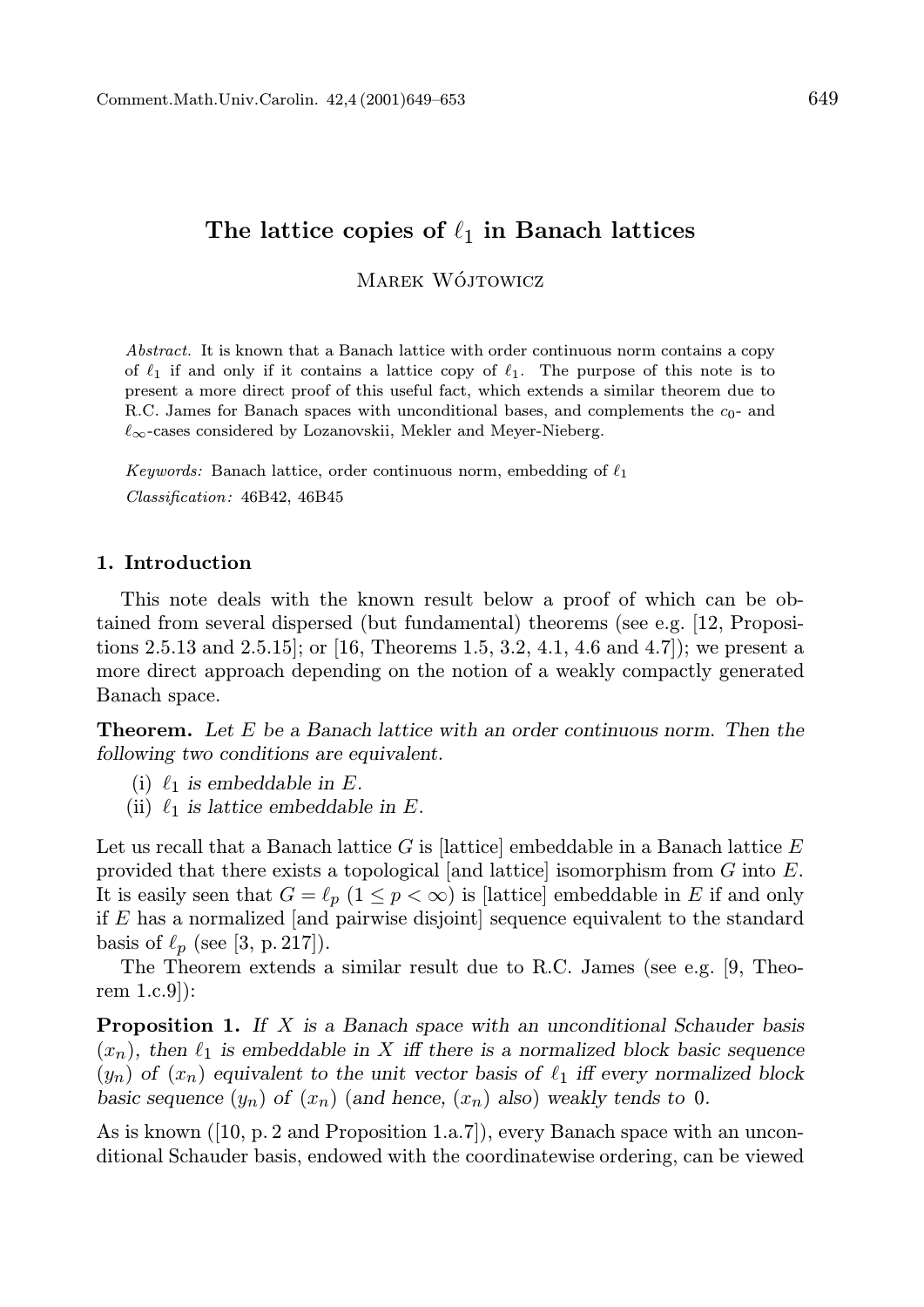as a Banach lattice with order continuous norm. Thus, the second condition in Proposition 1 simply means that  $\ell_1$  is lattice embeddable in X. The Theorem complements also the now classical  $c_0$ - and  $\ell_{\infty}$ -cases obtained by Lozanovskii, Mekler, and Meyer-Nieberg ([3, Theorems 14.9 and 14.12]; cf. [6], [15], [17]).

Combining the Theorem with Proposition 2.3.11 of [12] asserting that every lattice copy in a Banach lattice is complementable in it we obtain immediately the following

**Corollary 1.** If a Banach lattice  $E$  has order continuous norm then  $E$  contains a copy of  $\ell_1$  if and only if E contains a complemented copy of  $\ell_1$ .

The connections between the lattice embeddability of  $\ell_1$  into a Banach lattice E and the topological properties of its unit ball  $B<sub>E</sub>$  provided E has order continuous norm are well described in the monograph [12] (see Theorem 2.4.14, Corollary 2.5.10, Propositions 2.5.13, and 2.5.15). Here we present yet another consequence of the Theorem. Recall ([9, p. 8]) that a Schauder basis  $(x_n)$  of a Banach space  $X$  is called *shrinking* if it fulfills the third equivalent condition in Proposition 1. For our purposes we generalize this notion by saying that the unit ball  $B_F$  of a Banach lattice E is shrinking if every pairwise disjoint sequence  $(x_n)$ in  $B_E$  weakly tends to 0. Since property (i) in the Theorem is invariant under linear homeomorphisms, and since every normalized and pairwise disjoint sequence in a Banach lattice E forms an unconditional Schauder basis, from Proposition 1 we obtain immediately:

**Corollary 2.** Let  $E$  and  $F$  be two Banach lattices with order continuous norms. If E and F are linearly homeomorphic, then the unit balls  $B_E$  and  $B_F$  are shrinking simultaneously.

In particular, if a Banach space X has two different partial orderings  $\leq_1$  and  $\leq_2$ , say, under which  $X_i := (X, \leq_i), i = 1, 2$  are Banach lattices, then the unit ball  $B_X$  is shrinking with respect to both the orderings.

The last corollary extends to the case of Banach lattices with order continuous norms the following known property which follows from Proposition 1: Let  $(x_n)$  and  $(y_n)$  be two unconditional Schauder bases of a Banach space X. Then the bases are shrinking simultanously. The construction of many nonequivalent unconditional Schauder bases in a given Banach space  $X$  having at least two nonequivalent unconditional bases is given in ([9, p. 118]; cf. the remark on p. 153 concerning Orlicz spaces).

Remarks. 1. It should be noted that the assumption of the Theorem regarding order continuity of the norm is essential. It is well known that a  $C(K)$ -lattice, with K infinite compact Hausdorff, has no order continuous norm  $([16,$  Theorem 1.4]), and it is easy to check that every normalized and pairwise disjoint sequence in every infinitely dimensional  $C(K)$ -lattice spans a lattice copy of  $c_0$ . Therefore no  $C(K)$ -lattice can have a lattice copy of  $\ell_1$ , even if it possesses isometric copies of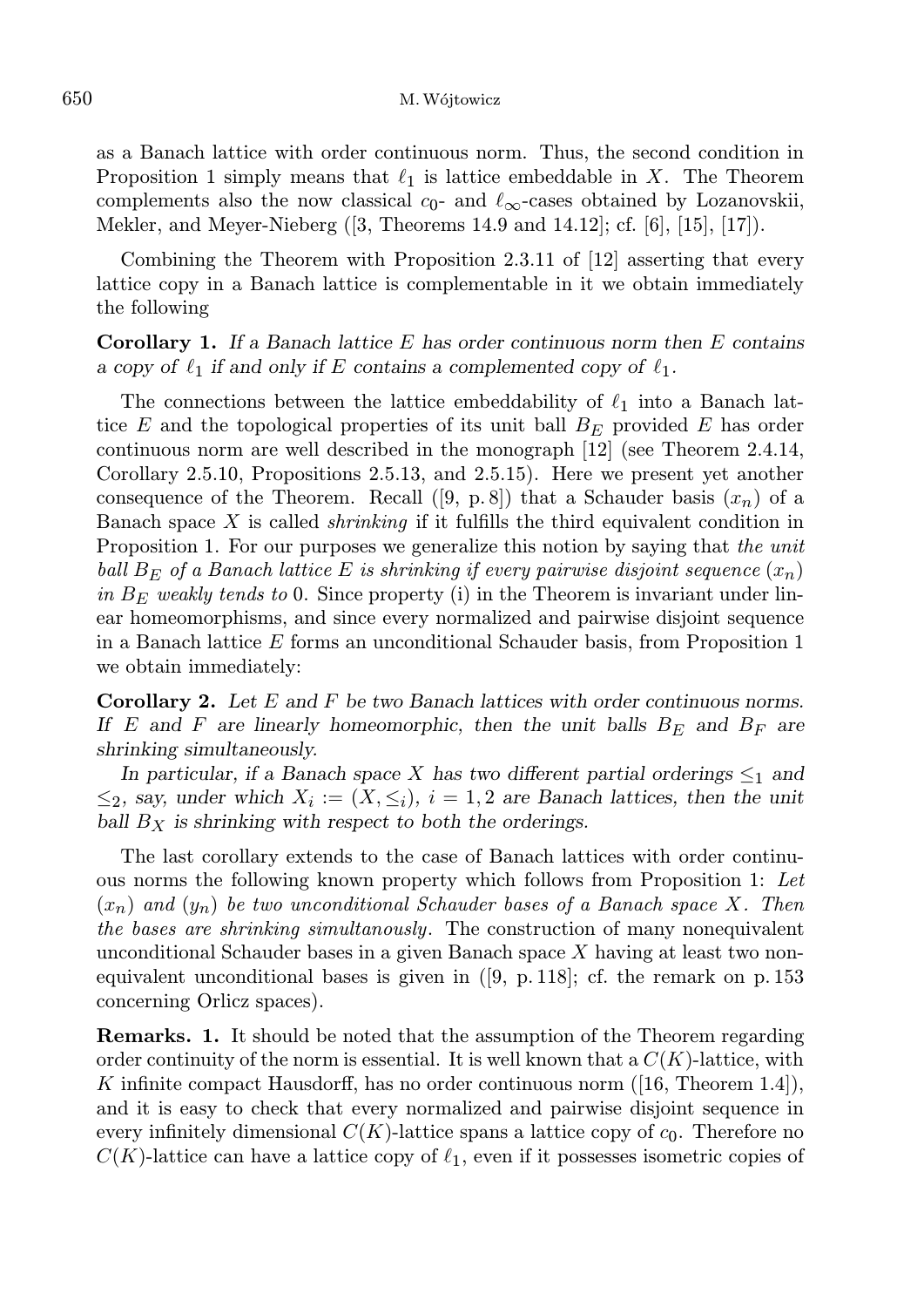$\ell_1$  (this is the case for  $K = [0, 1]$  or  $K = \beta \mathbb{N}$ ). One should also mention the paper by I. Polyrakis [14] in which he proves that  $C[0, 1]$  contains a *lattice-subspace* (i.e., a closed vector subspace which is a vector lattice with the ordering induced from  $C[0, 1]$  that is order isomorphic to  $\ell_1$ .

2. The following more subtle example than the above one shows that the notion of the order continuity of the norm in the Theorem cannot be replaced by  $\sigma$ -order continuity (which means that any sequence which decreases to 0 necessarily norm converges to 0). Let  $E = \ell_{\infty}/c_0$ . It is known that the natural (=quotient) norm of E is  $\sigma$ -order continuous without being order continuous ([13, Example 8]; cf. [2, p. 406]). Moreover, since  $\ell_{\infty}$  contains a copy of  $\ell_1$  and  $c_0$  does not, from the result of Diestel (asserting that the noncontainment of a copy of  $\ell_1$  is a threespace property ([5, Lemma 8 and note]; cf. [4])) it follows that E contains a copy of  $\ell_1$ . On the other hand, E is order isometric to the Banach lattice  $C(\beta N \setminus N)$ and therefore, by Remark 1,  $\ell_1$  cannot be lattice embeddable in E.

## 2. Proof of the Theorem

We start with a lemma in the proof of which the WCG-property plays an important role. Let us recall that a Banach space  $X$  is said to be weakly compactly generated (WCG) provided that there exists a weakly compact set  $V$  such that its linear span lin V is dense in X. If E is a linear lattice, then  $A_e$  [ $B_e$ , respectively] denotes the principal ideal [principal band, respectively] in  $E$  generated by an element  $e \in E$ . We have  $B_e = A_e^{dd}$ , where for a nonempty set  $C \subset E$  the symbol  $C^d$  denotes the band  $\{x \in E : |x| \wedge |c| = 0 \text{ for all } c \in C\}$ . Note that  $A_e$  is always order dense in  $B_e$ . If  $E = e^{dd}$  then e is called a weak order unit of E.

**Lemma 1.** Let E be a Dedekind  $\sigma$ -complete Banach lattice. If E has a weak order unit, then the following two conditions are equivalent.

- (i)  $\ell_{\infty}$  is lattice embeddable in E.
- (ii) E has  $\ell_{\infty}$  as a quotient.

PROOF: (i)  $\Rightarrow$  (ii) Since in every Banach space X a closed copy of  $\ell_{\infty}$  is complemented in  $X$  ([9, p. 105]).

 $(ii) \Rightarrow (i)$  By the result of Lozanovskii, Mekler and Meyer-Nieberg (see e.g. [3, Theorem 14.9]), we have to show that the norm of  $E$  is not order continuous. To this end, notice that if (ii) holds then  $E$  cannot be a WCG-space (since the WCG-property is inherited by quotients ([8, Proposition 2.1]), and  $\ell_{\infty}$  is not a WCG-space  $([12, \text{Lemma } 5.4.11)]$ . On the other hand, every Banach lattice H with order continuous norm and a weak order unit  $e$ , say, is generated by the weakly compact set  $[-e, e]$  ([12, Theorem 2.4.2(vi)]), since the principal ideal  $A_e = \bigcup_{n=1}^{\infty} n[-e, e]$  is norm dense in  $e^{dd} = H$  (see [12, Corollary 2.4.4(xiii)]). Consequently, from our assumptions it follows that the norm of  $E$  is not order continous indeed.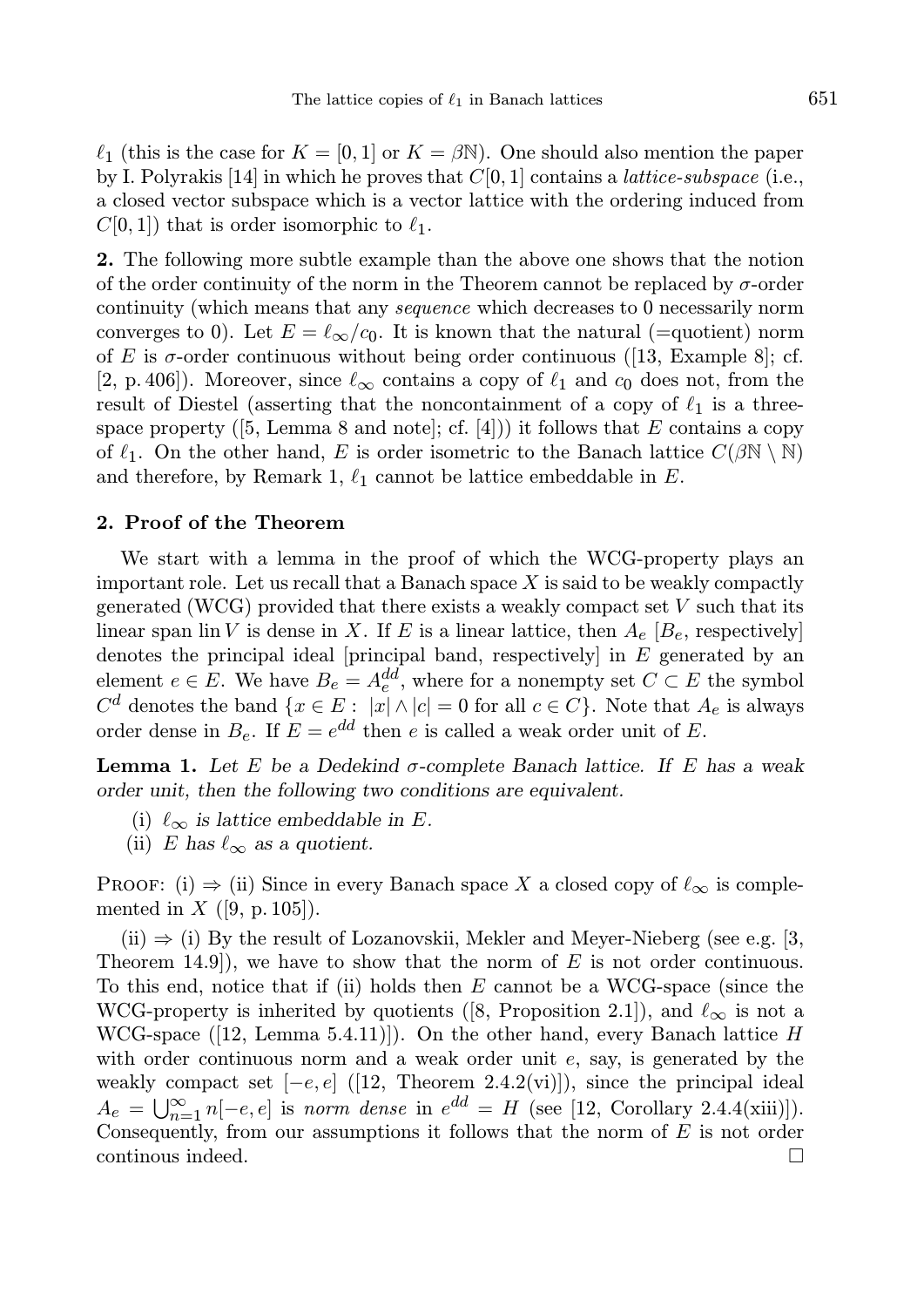We shall also use the following result obtained independently by Lozanovskii (announced in  $[11]$  and proved in  $[1,$  Theorem, p. 732) and Kühn  $[7]$ ; cf.  $[12,$ Proposition 2.3.12]):

**Lemma 2.** Let  $E$  be a Banach lattice. Then  $E$  contains a sublattice order isomorphic to  $\ell_1$  if and only if  $E^*$  contains a sublattice order isomorphic to  $\ell_{\infty}$ .

PROOF OF THE THEOREM: (i)  $\Rightarrow$  (ii) Let  $(x_n)$  be a Schauder basic sequence in E which is equivalent to the unit vectors of  $\ell_1$ . Put

$$
e := \sum_{n=1}^{\infty} \frac{1}{2^n} |x_n|,
$$

and  $G = e^{dd}$ . Then G has both a weak order unit and order continuous norm. It follows that the Banach lattice  $F = G^*$  has a weak order unit also (see e.g. [12, Theorem 2.4.9(ii)]). Moreover, the lattice F is Dedekind  $\sigma$ -complete, and since  $\ell_1$  is evidently embeddable in G, the Banach space F has  $\ell_\infty$  as a quotient. Now Lemmas 1 and 2 imply that  $\ell_1$  is lattice embeddable in G, and hence in E also.  $(i) \Rightarrow (i)$  Obvious.

Acknowledgment. The author wishes to thank the referee for remarks which improved the quality of this paper.

## **REFERENCES**

- [1] Abramovich Y.A., Lozanovskii G.Ya., On some numerical characterizations of KN-lineals (Russian), Mat. Zametki 14 (1973), 723–732; Transl.: Math. Notes 14 (1973), 973–978.
- [2] Abramovich Y.A., Wickstead A.W., Remarkable classes of unital AM-spaces, J. Math. Anal. Appl. 180 (1993), 398–411.
- [3] Aliprantis C.D., Burkinshaw O., Positive Operators, Academic Press, New York, 1985.
- [4] Diaz J.C., On a three-space problem: noncontainment of  $\ell_p$ ,  $1 \leq p < \infty$ , or  $c_0$ -subspaces, Publ. Mat. (Barcelona) 37 (1993), 127–132.
- [5] Diestel J., A survey of results related to the Dunford-Pettis property, Contemporary Math. 2 (1980), 15–60.
- [6] Drewnowski L., Labuda I., Copies of  $c_0$  and  $\ell_{\infty}$  in topological Riesz spaces, Trans. Amer. Math. Soc. 350 (1998), 3555–3570.
- [7] Kühn B., Banachverbände mit ordungsstetiger Dualnorm, Math. Z. 167 (1979), 271–277.
- [8] Lindenstrauss J., Weakly compact sets their topological properties and the Banach spaces they generate, Proc. Symp. Infinite Dim. Topology 1967, Annals Math. Studies, Princeton Univ. Press, 1972.
- [9] Lindenstrauss J., Tzafriri L., Classical Banach Spaces I, Sequence Spaces, Springer-Verlag, Berlin-Heidelberg-New York, 1977.
- [10] Lindenstrauss J., Tzafriri L., Classical Banach Spaces II, Function Spaces, Springer-Verlag, Berlin-Heidelberg-New York, 1979.
- [11] Lozanovskii G.Ya., On one result of Shimogaki (in Russian), Theses of Second Conference of the Pedagogical Institutes of Nord-West Region Devoted to Mathematics and Methods of its Teaching, Leningrad, 1970, 43.
- [12] Meyer-Nieberg P., Banach Lattices, Springer-Verlag, Berlin-Heidelberg-New York, 1991.